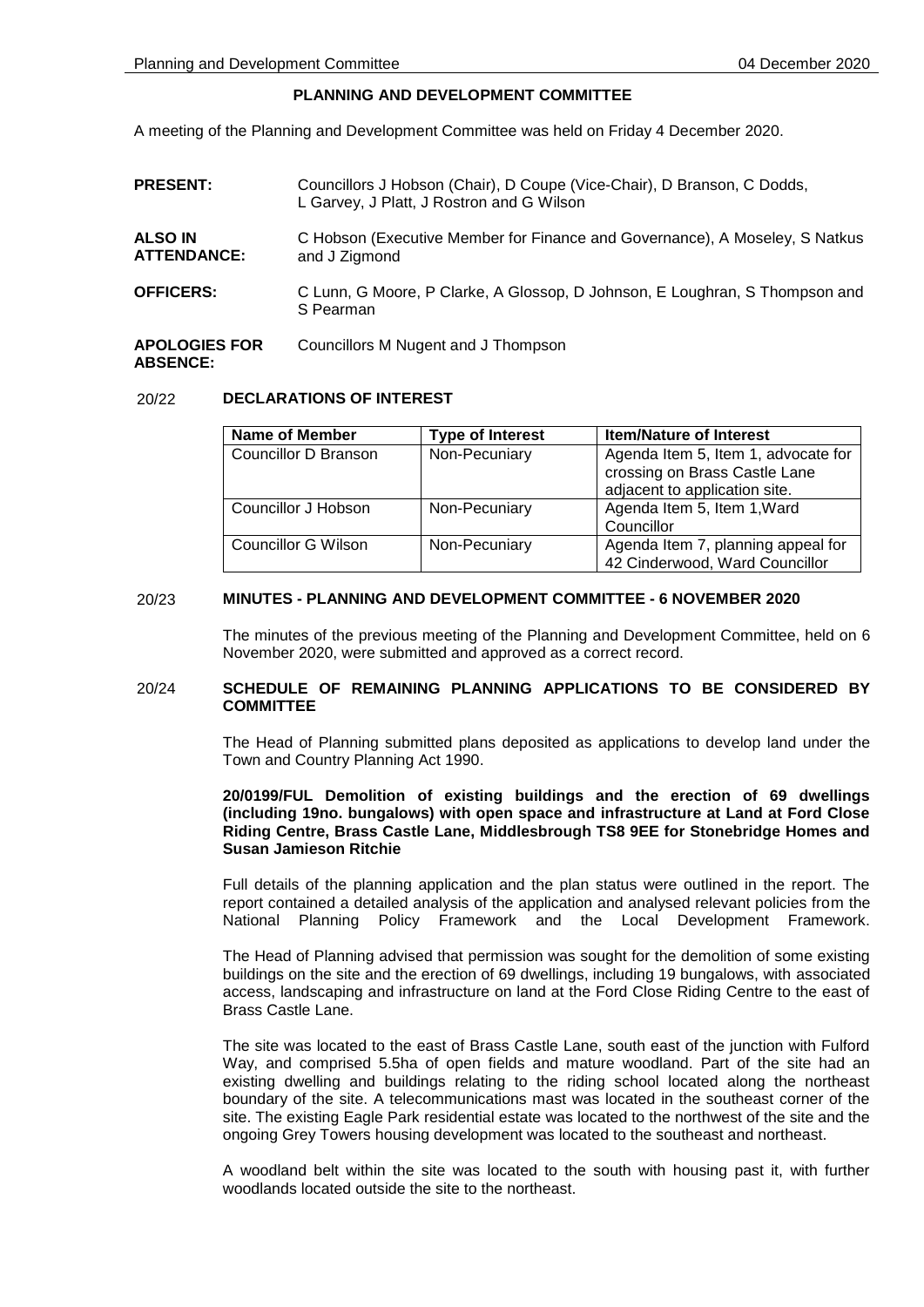Permission was sought for the demolition of some of the existing buildings on the site and the erection of 69 dwellings. The dwellings proposed consisted of:

- 11 two bed bungalows;
- 8 three bed bungalows;
- 40 four bed two-storey houses; and
- 10 five bed two-storey houses.

In terms of consultation, the Local Authority had sent out 51 neighbourhood consultation letters. A total of 35 objections had been received from 25 properties. Only four of those properties were located within the immediate vicinity of the application site and had received a neighbourhood consultation letter.

The main issues raised by objectors included:

- that proposal was in conflict with planning policy;
- there was inadequate infrastructure to deal the scheme:
- there would be an increase in traffic and congestion; and
- there would be a detrimental impact on wildlife/ecology;

The principle of housing on the site had been approved through the allocation of the site in the adopted 2014 Housing Local Plan under policy H30. It was also recognised in the Marton West Neighbourhood Plan.

Policy H30 Land at Ford Close Riding Centre stated that:

'*Planning permission will be granted for a high quality, high value executive residential development to provide a maximum of 50 dwellings, and associated access improvements. Development proposals will be expected to:*

- *provide a residential development that reflects the executive housing types within the surrounding area;*
- *take account of the topography and features of the site in the design process;*
- retain and integrate existing mature trees and hedgerows, where possible, including *the retention of existing woodland buffers along identified watercourses;*
- *provide any necessary off-site improvements to transport infrastructure to ensure traffic generated by the development does not have a significant detrimental impact upon the highway network;*
- *provide 15% on site affordable housing or an equivalent off-site financial contribution;*
- *provide off-site improvements to school provision to accommodate the educational needs of future residents; and*
- *provide pedestrian and cycleway links along the eastern and northern boundaries of the site to improve connectivity with adjoining residential areas to the north and south.'*

A number of comments had been received stating that the scheme was contrary to policy H30, as it exceeded the maximum of 50 dwellings.

Whilst policy H30 stated a '*maximum of 50 dwellings'* policy H1 (Spatial Strategy) stated '*All housing requirements and housing allocations in the Core Strategy and Housing Development Planning Document are minimum figures unless otherwise stated. Proposals for fewer than the minimum or more than the maximum dwelling requirements for a site will only be considered where it can be clearly demonstrated through a design led approach and having regard to the characteristics of the surrounding area and any site specific policy requirements that an alternative capacity is more appropriate.'*

It was explained that, as a result of policy H1, the number of dwellings proposed in itself was not a planning reason to refuse the application. More than 50 dwellings could be acceptable in planning terms, subject to full consideration of the design and quality of the development and site specific policy requirements.

The Head of Planning advised that a key consideration for committee members was whether the scheme, by exceeding the maximum number of dwellings, undermined the design quality that Housing Local Plan was trying to achieve on the site.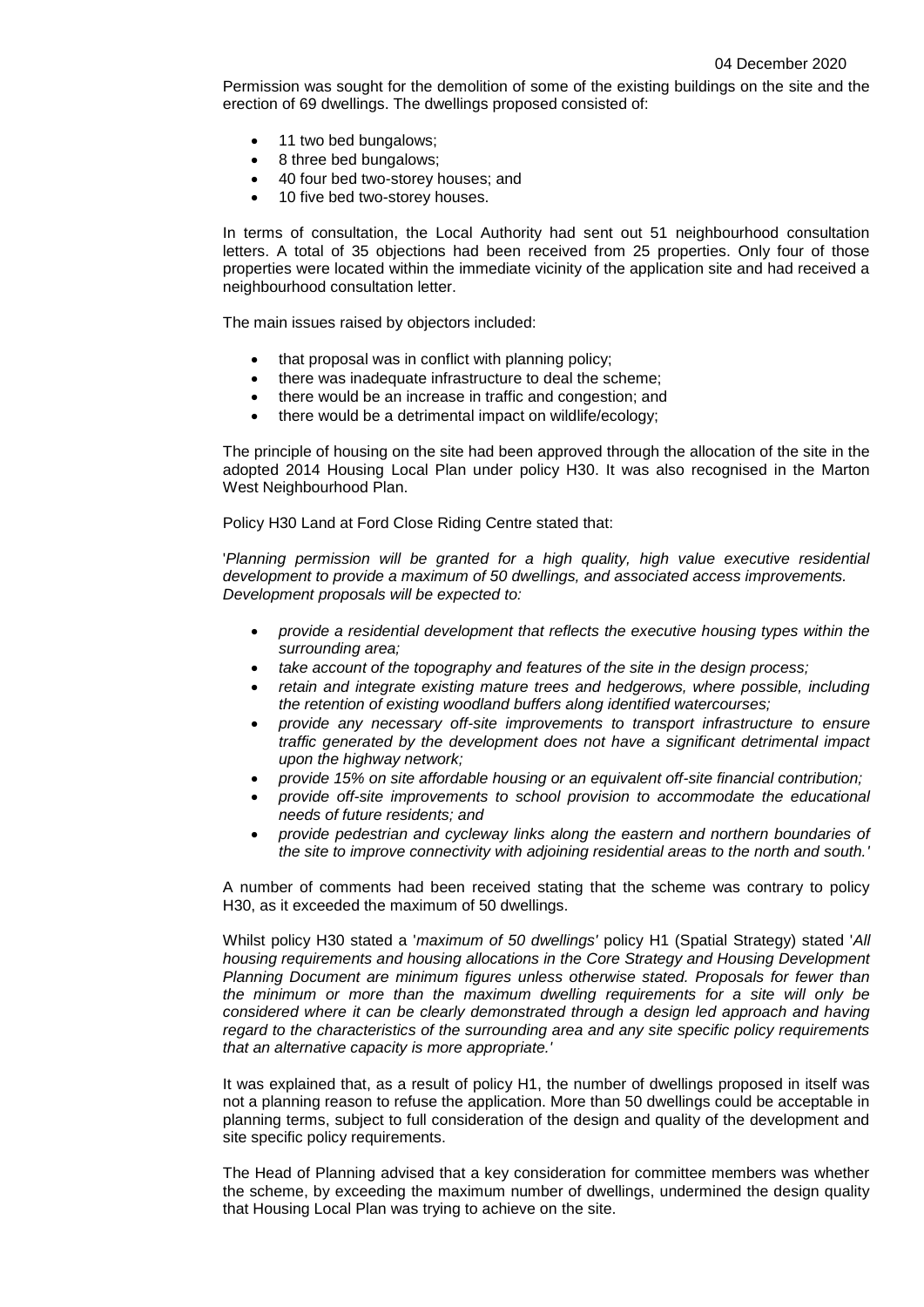The application site was within the boundaries of the 2016 adopted Marton West Neighbourhood Plan. Policy MW4: Land at the Ford Riding School - Brass Castle Lane stated that:

'*Proposals for a high quality residential development at Ford Riding School will be supported where an element of the dwellings provided should be bungalows. Subject to negotiation, a proportion of the developer contributions should be made towards traffic calming measures within the vicinity and a donation made for the upkeep of Bonny Grove Park, Sudbury Pond and Fairy Dell.'*

Whilst a number of resident comments referred to the need for a predominance of bungalows on the site, that had not been stated within the Marton West Neighbourhood Plan. The neighbourhood plan, at paragraph 35, stated, that: '*Marton West residents recognise the need for more housing but would suggest that this site has at least 40% of the development built as bungalows as a way of partly meeting the shortfall of this type of housing in south Middlesbrough'*. It was advised, however, that the target of 40% was an aspiration and did not form part of the policy.

In response to objections and officer comments reiterating the requirements of policy MW4, revised plans had been submitted that proposed 19 bungalows within the site. That figure represented nearly 28% of the proposed dwellings. Whilst that did not meet the 40% target referred to in the MWNP, it represented a significant increase in the numbers originally proposed and steps towards meeting the aspirational target.

Given the policy context, the principle consideration for Members was one of design and whether the proposed scheme undermined the design objectives of the site.

The site included an area of woodland, which was to be retained and the building line would sit behind the green belt. There would be a significant area of open space, including a SUDS pond/detention basin that would be located at the entrance to the site as part of the sustainable drainage scheme.

The layout of the site responded to existing natural features and the dwellings had been orientated to provide a maximum benefit from views over the open spaces and landscaped areas, with existing and new rights of way, cycle paths and bridleways penetrating the site connecting the properties to the landscaped and wooded areas and the wider right of way network.

The main footpath to the north and south would not follow Brass Castle Lane. A new footway would be provided to the sites northern boundary on Brass Castle Lane to connect into internal footpaths which in turn would connect into adjacent routes and the Grey Towers Farm development.

The woodland and landscaped areas were of a significant benefit to the community providing leisure opportunities through walkways connecting the open areas and landscaped spaces, and enhancing the visual appearance of the area.

Statement dwellings and corner turners had been located at prominent positions throughout the site to further enhance the streetscene and the quality of the development providing focal points. Where possible, dwellings would be fronted onto open spaces providing attractive views over landscaped settings. The bungalows were placed in a number of locations throughout the site resulting in varying roof heights enhancing the visual appearance of the area.

The existing mast that was located on the site was a constraint. Dwellings had been orientated so that the mast did not dominate views from the properties. Higher boundary treatments constructed from brick with timber inserts in that location assisted with ensuring the amenity of new residents was not compromised and also added an attractive element to the streetscene.

The proposed housetypes were of a good size. 11 House types were proposed offering a mix of 2, 3, 4 and 5 bedrooms including bungalows and two-storey dwellings, i.e. 2 and 3 bedroom bungalows and 4 and 5 bedroom houses. The proposed housetypes incorporated various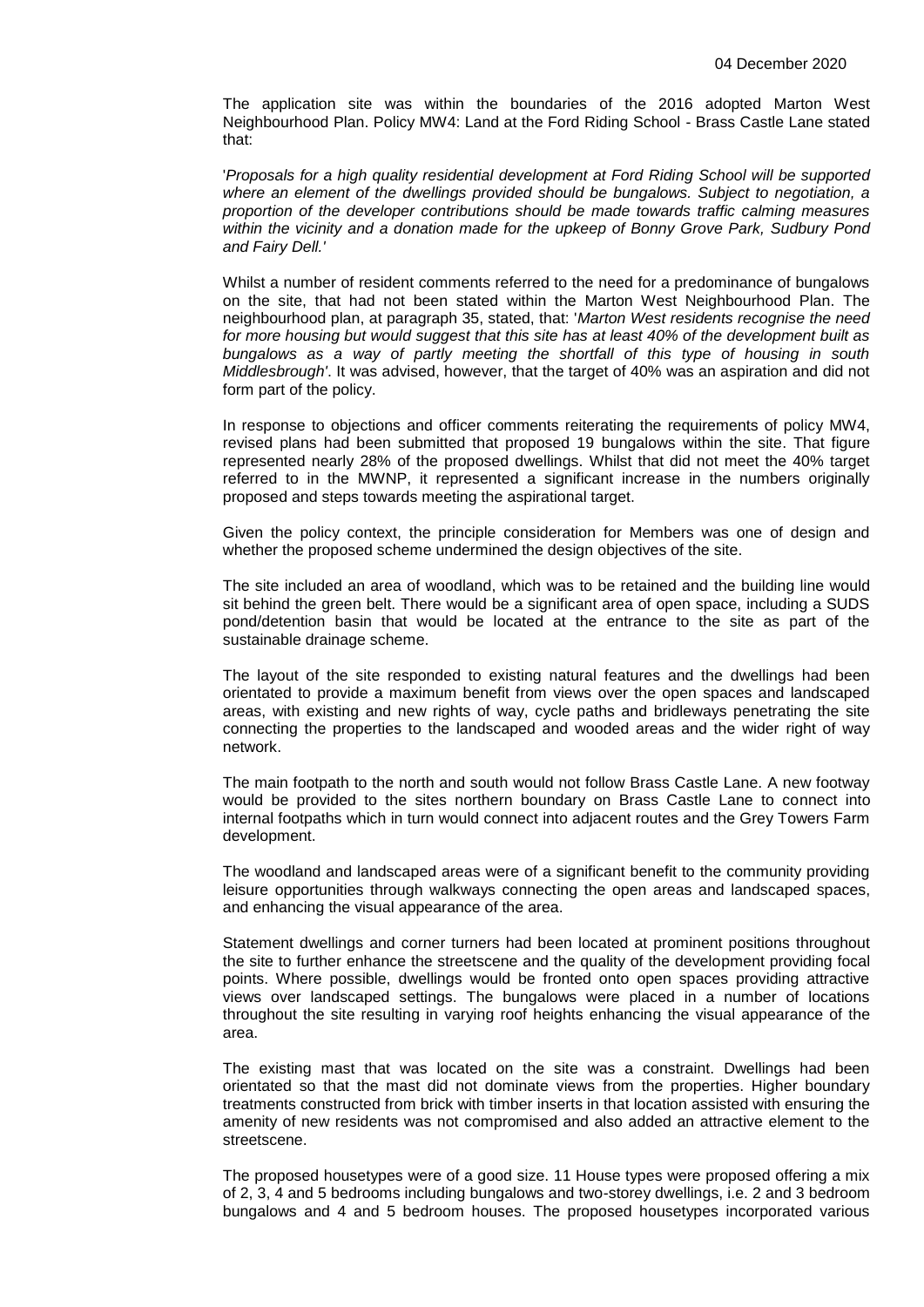design details, including gable features, soffits, decorative porches, stepped elevations, windows set in the eaves and bay windows.

The permitted development rights would be removed for the site to enable the Local Planning Authority to further control alterations and extensions to the dwellings following their completion. Removal of permitted development rights planned to ensure that the high quality designs of the dwellings, and their relationship with their neighbours and landscaped areas, would be retained.

The scheme had a density of approximately 18 dwellings per hectare which was in keeping with the densities of the surrounding housing estates.

Members were showed several images in respect of the proposed house types, streetscene and access.

In terms of the works to the local highway environment, the 30mph/60 mph speed limit boundary on Brass Castle Lane would be relocated circa 45m south. That would result in the 30mph scheme and the street lighting being extended to a point south of the proposed site access. In addition, a new gateway feature at the change in speed limit would be introduced, consisting of signage, lining and a welcome sign to reinforce the change in speed limit and to influence driver behaviour.

The Head of Planning stated that in terms of infrastructure provision, the site provided affordable housing (11 bungalows). As part of the s106 agreement, contributions were being sought towards:

- Bonny Grove Park, Sudbury Pond and Fairy Dell £50,000
- Marton West Beck improvements £127,719
- Strategic highways works to Dixons Bank/Brass Castle Lane junction £458,291
- Off site highway works would also be undertaken, including:
- upgrading of the adjacent inbound and outbound bus stops (two stops in total);
- provision of a formal pedestrian crossing point between the housing to the north of Brass Castle Lane and the northern site frontage;
- provision of a footpath linking the new crossing point to the proposed site access junction; and
- gateway/traffic calming feature on Brass Castle Lane.

Whilst policy H30 required a contribution to educational needs and comments had been made relating to the lack of school provision, the Council's education team had confirmed that there was no requirement for a contribution from the development.

The other issues raised as part of the consultation related to:

- The five year land supply the five year supply was not there to be used as a tool to restrict development on allocated sites and could not be used as a reason for refusal, its purpose was to provide an indication of whether there were sufficient sites available to meet the housing requirement year supply.
- Status of the Local Plan as the Local Plan had been adopted in 2014, where strategic policies were more than 5 years old, local housing needed to be calculated using the five year land supply.
- Contrary to NPPF key elements of the NPPF stated that there was a need to look at the most effective and efficient use of land, therefore, the density of the scheme may have been considered to be too low and an increase in dwellings could have been proposed.
- Archaeology the development had been considered in relation to the potential archaeology at the site. It was considered that any impacts on potential archaeology could be controlled by a suitably worded condition and watching brief.
- Ecology and wildlife Ecological Impact Assessments had been submitted as part of the application documents. The majority of the application site was grassland with limited potential for wildlife. The existing woodlands and hedgerows were to be retained and enhanced with additional landscaping in the residential gardens and open spaces. The addition of the detention basin and grassland areas planned to enhance the visual appearance of the streetscene and would increase the ecological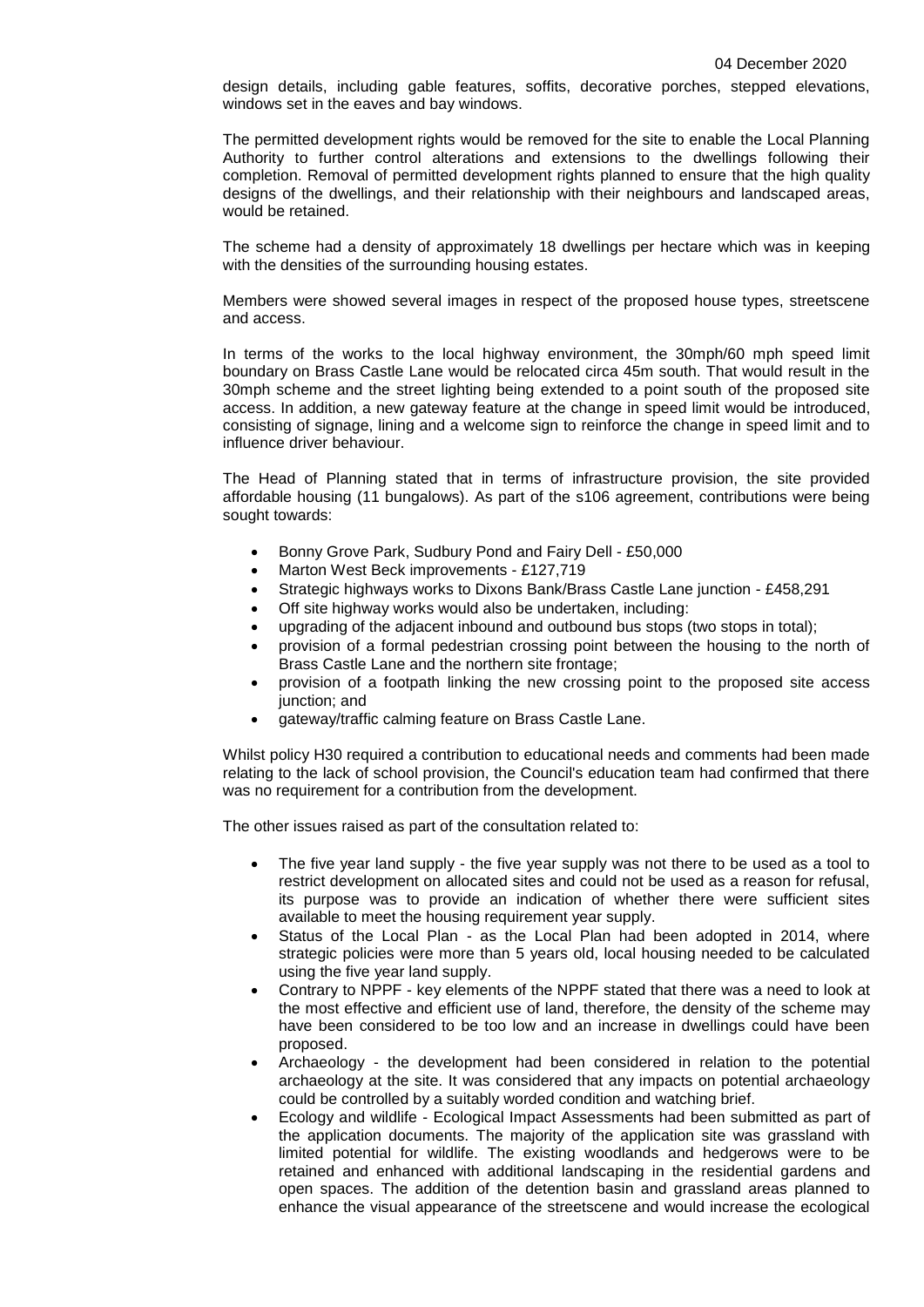habitat on the site.

The Head of Planning advised that the main issues for consideration were:

- Is the design of the development of a high enough quality to justify exceeding the maximum number of dwellings specified in policy H30 of the Local Plan? If not, then why not?
- Is the existing infrastructure provision, including the proposed mitigation, sufficient to accommodate the level of development? If not, then why not?
- Does the inclusion of a significant number of bungalows provide justification for the scheme?

The Head of Planning advised that whilst the proposal was in excess of the allocation identified in policy H30, the scheme was of high design quality in terms of the layout, built form and landscaping, which would deliver a significant number and proportion of bungalows. The increased number of dwellings raised no additional issues with regards to impacts upon transport, or other infrastructure, which were not being addressed through the scheme or other developments.

It was recommended that the application be approved, subject to the signing of the S106 Agreement and the conditions specified in the submitted report.

A Member raised a query in respect of the distance of the site to local amenities. The Head of Planning advised that the small site allocation did not include a requirement for amenities, such as shops, to be provided as part of the scheme. It was advised that improved pedestrian access, proposed by the scheme, would assist in encouraging residents to walk to the range of amenities (e.g. shops and leisure facilities) located in the wider area.

A Member raised a query regarding pedestrian crossings. The Transport Development Engineer advised that in order to achieve the improved pedestrian facilities, one access into the Gas Governor was to be reinstated to full height kerb and landscaped to prevent vehicular access - with access retained from the western boundary. That would connect the site into existing infrastructure. It was also added that tactile paving and crossing points across the junction with Brass Castle Lane and Brass Castle Lane itself planned to enable pedestrians/cyclists to access the existing footway/cycleway on the northern side of Fulford Way/Brass Castle Lane. Therefore, there would be east/west connections and north/south connections. A diagram of proposed highway works was shown to Members to demonstrate the locations of the proposed dropped kerbs and tactile paving, typically the crossing points for pedestrians. It was clarified that those crossings points would be uncontrolled pedestrian crossings. Members expressed concern that the proposed crossing points would not be controlled.

A Member raised concerns in respect of the telecommunications mast being located in the southeast corner of the site and the removal of part of the hedgerow to provide access. The Head of Planning advised that the hedgerow within the site would have a section removed to provide access through it, however, the majority of it would be retained. It was also added that the development proposed a landscaping scheme, including the planting of new hedges and trees and the inclusion of wildflower planting at the detention basin and woodland edge. The Transport Development Engineer advised that, in terms of access and the removal of the part of the hedgerow, through design measures a pinch point could be introduced and a footpath, potentially, only on one side. Therefore, if Members had an issue with the proposed access, it could be reduced by approximately four metres to further minimise the impact. It was also added that access was limited with regards to other constraints e.g. the junction to the north and being able to achieve suitable sightlines. It was clarified that the access proposed did meet all technical guidelines in terms of sightlines and junction spacing.

In response to a Member's query regarding the bungalows throughout the site, the Head of Planning showed plans of the proposed site layout to Members. It was advised that the 11 two bed bungalows provided the required 15% affordable housing on the site.

The Agent was elected to address the committee, in support of the application.

In summary, the Agent explained that: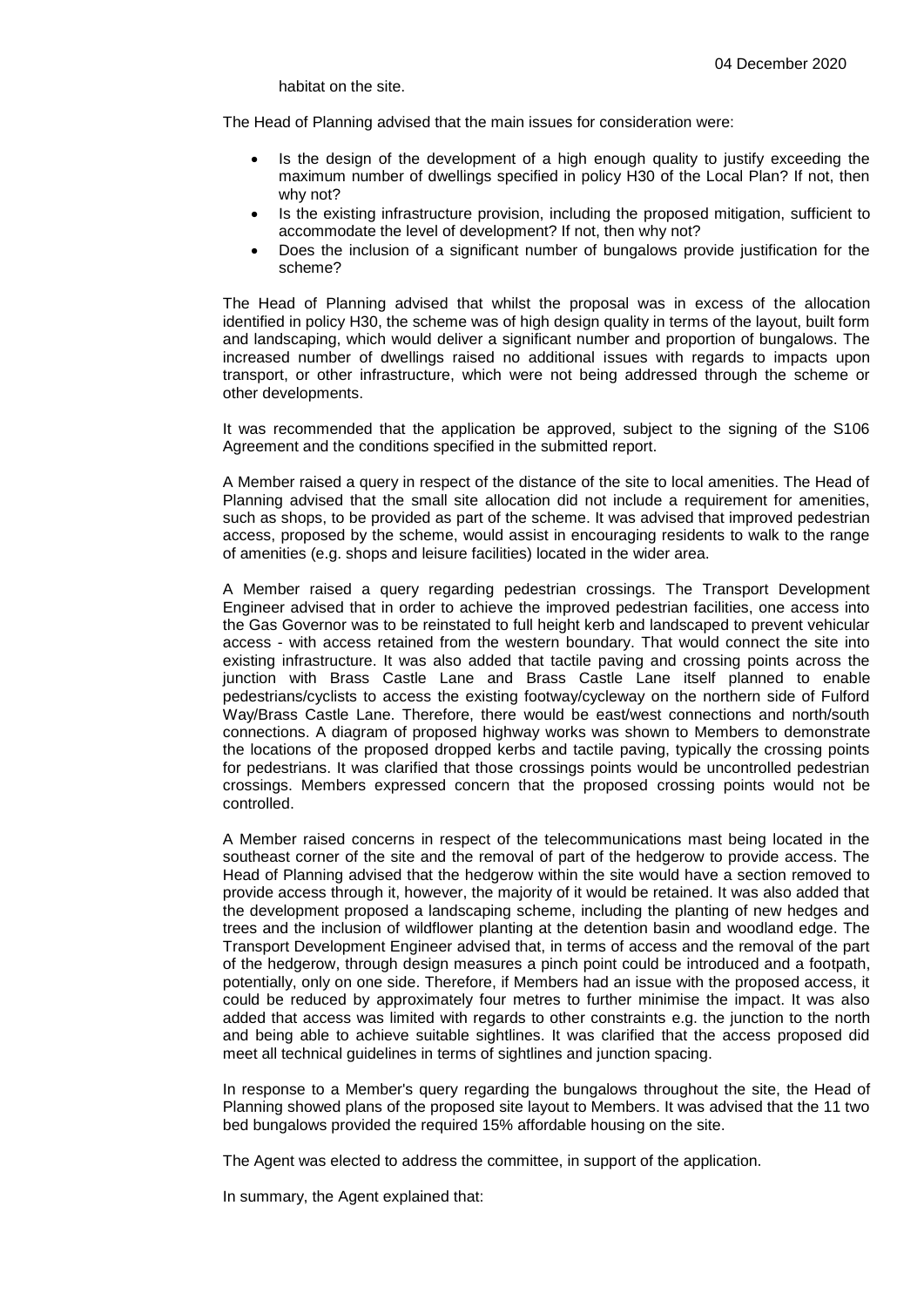- The application site was an allocated site within the approved Housing Local Plan and although the additional dwellings conflicted with some elements of Policy H30, the scheme met the other requirements of the policy and the justification for increased numbers as set out in policy H1.
- By proposing the 69 dwellings, the scheme ensured compliance with policy H30, by providing 50 executive homes, but also recognised the aspirations of Marton West Neighbourhood Plan by providing a proportion of bungalows on the site.
- In terms of the removal of part of the hedgerow, there were constraints in respect of where the access to the site could be located and the need to achieve suitable sightlines. To provide access to the site, nine trees would require removal, however, another 100 trees would be planted as part of the proposed scheme.
- In terms of highways and the impact of the 69 dwellings, the level of traffic generation represented a little under 1 vehicle movement per minute.
- The scheme had a low density of approximately 18 dwellings per hectare.
- The scheme would provide an attractive landscaped setting with four acres of open space on the site. The site included an area of woodland, which was to be retained and area of open space, including a SUDS pond at the entrance to the site.
- The scheme would deliver a high design quality in terms of the layout, built form and landscaping.

An Objector was elected to address the committee, in objection to the application.

In summary, the Objector explained that:

- The scheme would result in the overdevelopment of the site the Housing Local Plan had stated that planning permission would be granted for a maximum of 50 high quality, high value executive dwellings. The 69 dwellings proposed by the scheme exceeded the maximum number of dwellings by 19.
- If planning permission was granted for the scheme, it would send a clear message to other developers.
- Internally, within the development, there were areas where the separation distances fell short of the 21m (front to front) and 14m (front to side) advised in the Urban Design SPD.
- Local residents to the site were concerned that their broadband connections were already inadequate and 69 new dwellings would undoubtedly result in reduced quality for existing broadband users. The submitted report advised that the Applicant would be required to enter into discussion with internet providers to provide infrastructure for the application site, however, that would not deal with the negative impact of the scheme on current broadband connections . A fibre optic cable, the length of Brass Castle Lane, should be installed and paid for by the developer.
- Increase in traffic and congestion the location of access on Brass Castle Lane and increased traffic on the lane posed additional safety hazards. Assessing the impact of the proposed scheme on traffic generation in isolation did not assess the cumulative impact of all housing developments located in that particular area. The development would cause infrastructure issues and safety concerns for pedestrians and cyclists due to access being provided off Brass Castle Lane.

A Ward Councillor was elected to address the committee, in objection to the application.

In summary, the Ward Councillor explained that:

- The development was contrary to the Local Plan and the Marton West Neighbourhood Plan, exceeding the maximum number of dwellings.
- Although the MWNP had an aspirational target of 40% of dwellings on the site being bungalows, neither the Local Plan and the Marton West Neighbourhood Plan suggested that the site should include the 50 executive dwellings plus additional bungalows.
- The advert for the sale of the land had stated that planning permission would be granted for a high quality, high value executive residential development to provide a maximum of 50 dwellings, and associated access improvements.
- There was a requirement for the Local Plan to control developments.
- The layout and design of the scheme were poor and three bungalows were located in close proximity to a telecommunications mast.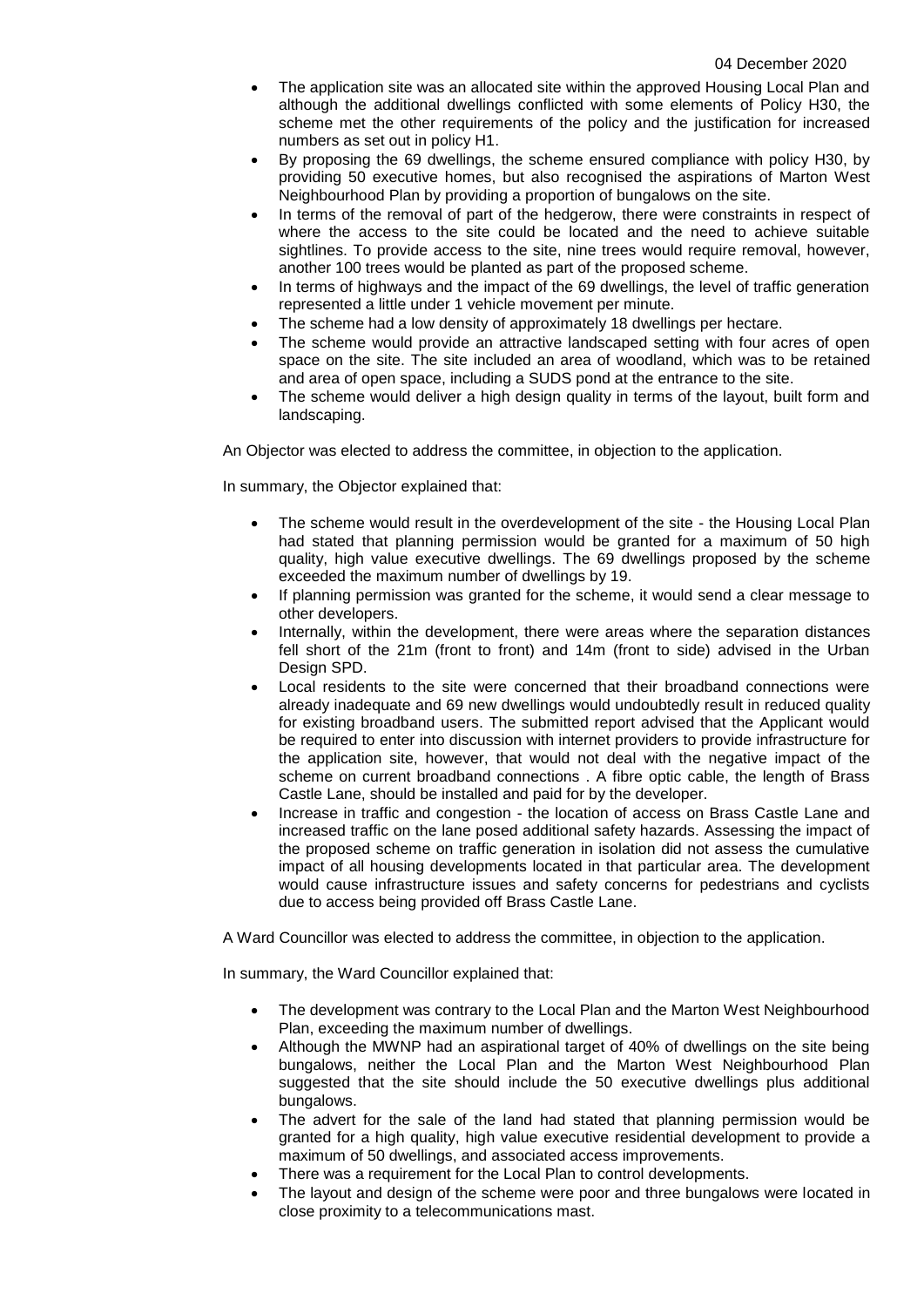- There were areas within the development where the separation distances fell short.
- Policy H1 stated that proposals for more than the maximum dwelling requirements for a site would only be considered where it could be clearly demonstrated that the design was of exceptional and outstanding quality. The proposed scheme was neither.
- If approval was granted, it would set a precedent for future developments across the town.

The Head of Planning explained that in respect of separation distances, there was only a couple of areas within the development that fell short of the 21m/14m guidance. The separation distances fell short of the guidance by a matter of centimetres and did not impact on amenity because of location. It was considered that the shortfall in separation distances was minimal and assisted in providing a good quality layout and focal points within the streetscene, enhancing the overall urban design of the site. Therefore, on a minimal basis was considered to be a positive element of the development.

The Head of Planning advised that broadband was delivered by a third party and the issues raised in respect of broadband connections were not material planning considerations.

Another Ward Councillor spoke in objection to the scheme and commented that:

- Following approval by Full Council, a QC had endorsed Middlesbrough's Local Plan, therefore the maximum numbers stated in the Local Plan should not be changed.
- 35 objections to the scheme had been received, including two community councils, one parish council and four local councillors who were all in disagreement with the proposed development.
- The road was a country lane that was not designed for excessive traffic.
- If approval was granted, a condition should state that work should not be started until a signal controlled junction was implemented at Brass Castle Lane/Dixons Bank.

A discussion ensued and Members raised concerns that the model, used to assess the impact of the schemes on traffic generation, only assessed the impact of an individual scheme in isolation and did not assess the cumulative impact of all developments in that area. Members also expressed concerns in relation to the impact on capacity and safety of the local highway network.

A Member commented that the scheme failed to demonstrate that it met the level of design quality required to warrant approval. Members expressed particular concern in relation to the positioning of the SUDS pond at the front of the site, the loss of woodland to create the access road and the presence of semi-detached and terrace bungalows conflicted with policy aspirations for executive housing. Members also commented on the lack of spacing between properties.

**ORDERED** that the application be **Refused** for the reasons outlined below:

*In the opinion of the Local Planning Authority, the proposed development has failed to demonstrate that excess of the maximum number of 50 units as defined in Local Plan Policy H30 can be reasonably achieved on the site. Local Plan Policy H1 only supports greater numbers of units in instances where, through a design led approach, a greater capacity is more appropriate in achieving the policy requirements of reflecting the executive housing types within the surrounding area. The proposal has failed to demonstrate that it meets the level of design quality required to achieve this. Areas of specific concern are the positioning of the SUDS pond to the front of the site, the loss of existing trees to support the access road, the presence of semi-detached and terrace bungalows resulting in a number of smaller dwellings conflicting with policy aspirations for executive housing, the spacing between properties and their relationship to each other. The proposed scheme is therefore considered to be contrary to Local Plan Policy H1 and H30, and Marton West Neighbourhood Plan Policy MW4 which limit the extent of development on site and which seek a high quality, high value development.*

# 20/25 **APPLICATIONS APPROVED BY THE HEAD OF PLANNING**

The Head of Planning submitted details of planning applications which had been approved to